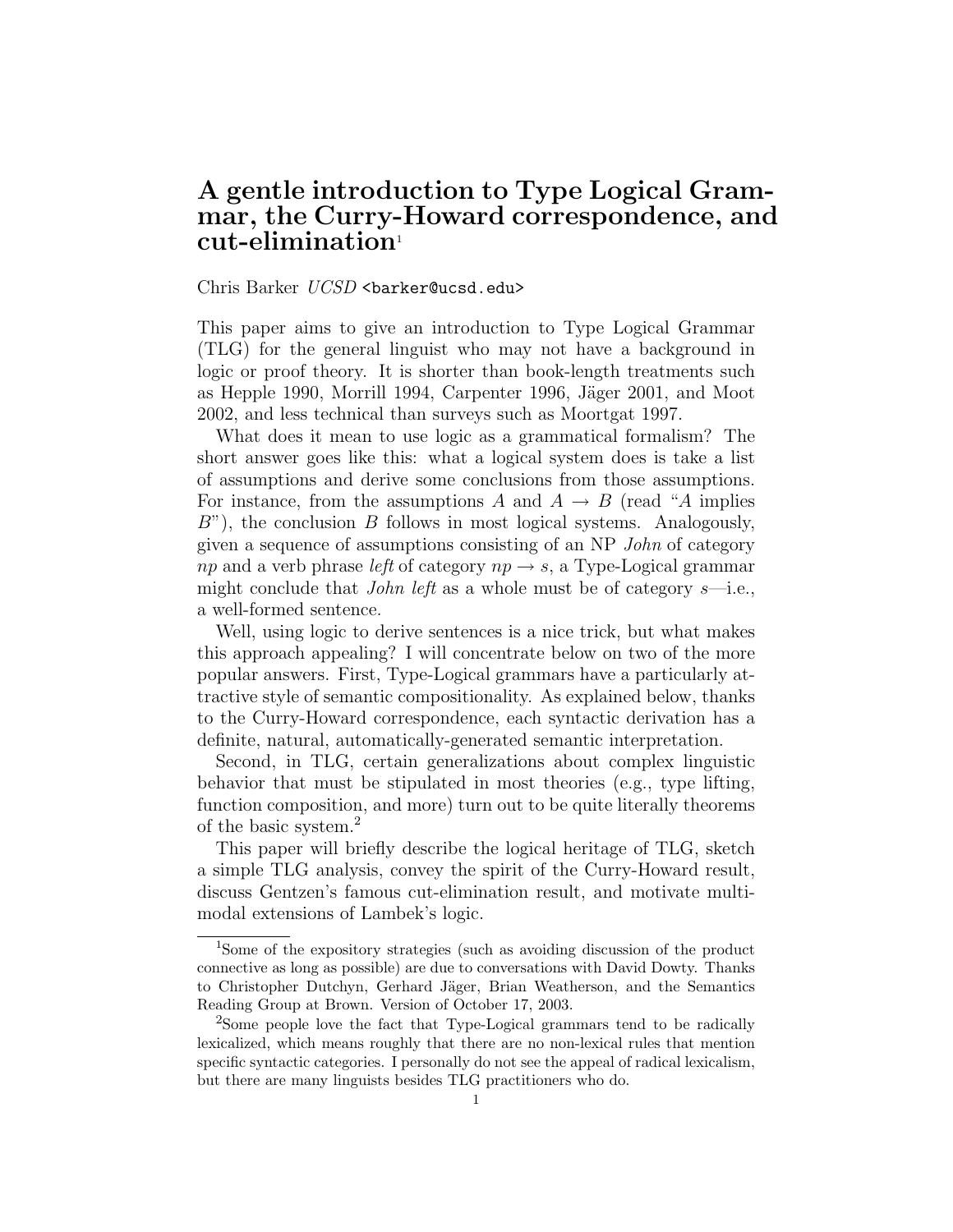### 1. Gentzen

Inspired by Kant's Constructivism, Brouwer and his students invented Intuitionistic logic. A constructivist refuses to claim that A or B is true unless she can either construct a proof of A or else a proof of B; in general, non-constructive proofs (sometimes called "existence proofs") are not allowed. For instance, merely proving that it is impossible to disprove A does not entitle one to conclude that A must be true; rather, A can only be asserted if you have a positive proof of A. Thus Intuitionistic logic is characterized by rejecting the classical law of double negation (which says that from "not not  $A$ " conclude " $A$ ").

Gentzen invented two ways of formalizing Intuitionistic logic: Natural Deduction and the sequent calculus. Each format has its advantages. Natural Deduction presentation is easier for humans to use, but sequent presentation makes certain technical results easier to prove (as discussed below). Unfortunately, one obstacle to learning about TLG is that authors often, perhaps typically, present their grammars first in Natural Deduction, then again in sequent format (and then sometimes also in tree format!). In this paper, I will stick to Natural Deduction format (using trees to represent derivations).

In addition to inventing the sequent calculus, another crucial element in Gentzen's approach involves dividing inference rules into two types: introduction rules and elimination rules. We shall see how this is useful from a linguistic point of view immediately below; but first we have to consider linear order.

## 2. Lambek

Traditional Intuitionistic logics like those studied by Gentzen are not suitable for describing natural language. One salient reason is that they are order-insensitive: if assumptions  $A \rightarrow B$  and A allow concluding B, then the same assumptions in reverse order also justify concluding B. From a purely logical point of view, this makes complete sense. However, when we are using logic to describe natural language, we do not want the fact that John followed by left is of category s to justify concluding that *left* followed by *John* is also an  $s^3$ .

Nowadays, there is a rich branch of logic studying such things as order of assumptions. Girard's (1987) linear logic gives rise to a family of such "resource-sensitive" logics, which linguists may have encountered in the form of glue semantics for LFG. But as long ago as 1958, Joachim

<sup>3</sup>As Brian Weatherson points out, it's even worse: in standard Intuitionistic logic, from A and  $A \rightarrow B$ , it is possible to conclude A—and we certainly don't want to decide that *John left* should count as an np.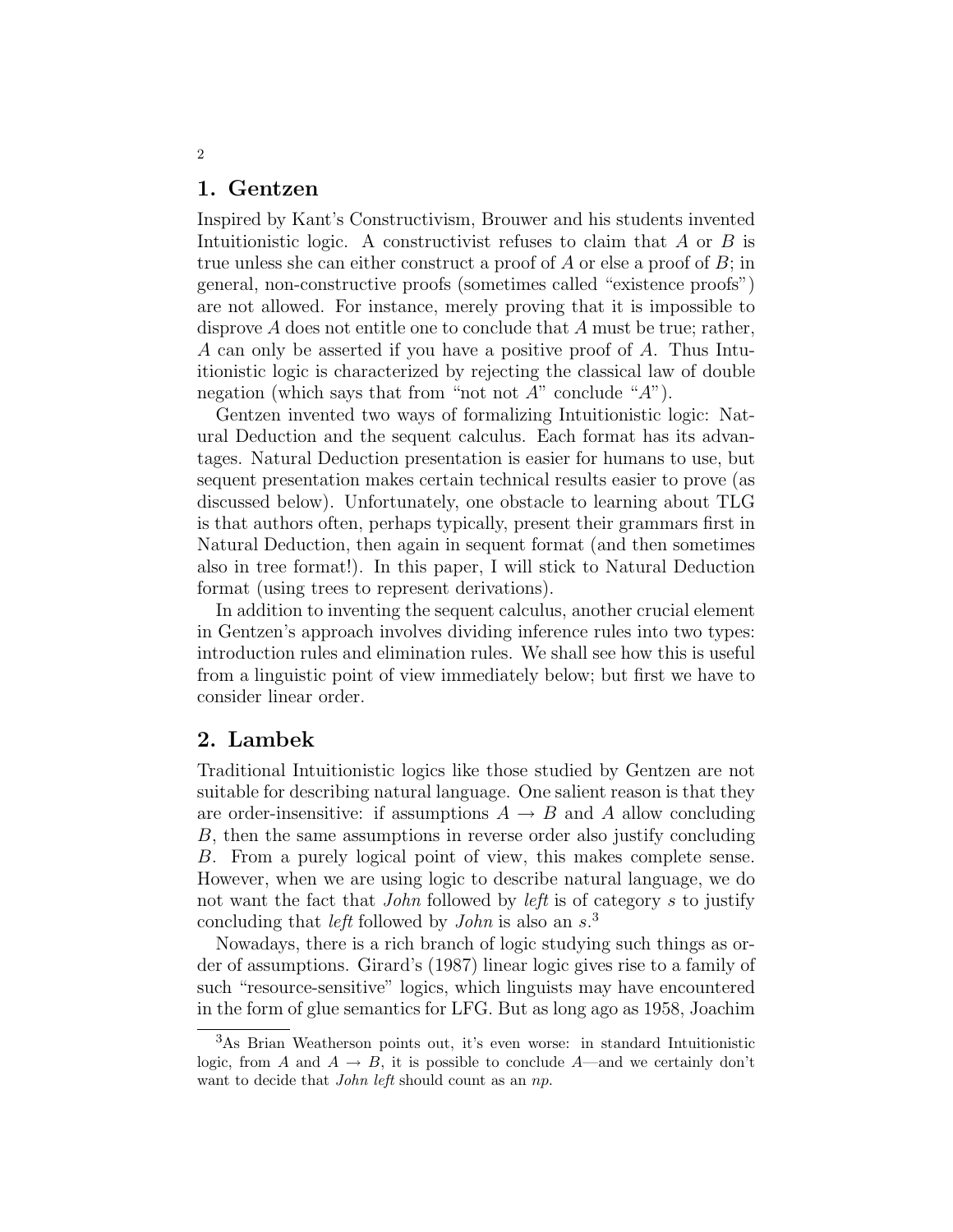Lambek proposed an order-sensitive Gentzen-style logic. His main innovation was to divide up order-insensitive implication (" $A \rightarrow B$ ") into a lefthanded and a righthanded version:  $A \ B$  is equivalent to  $A \to B$ under the restriction that the expression that is in category A must be to its left; and  $B/A$  is also equivalent to  $A \rightarrow B$ , under the restriction that the category A expression must be to its right.

As some linguist readers will know, Ajdukiewicz in the 1930's created a grammar formalism thought of today as the original Categorial Grammar, and in which category labels such as  $A\backslash B$  have a structure and interpretation highly similar to the Lambek categories. Nevertheless, it makes sense to consider Lambek as the true originator for Type-Logical Grammar, because he introduced his connectives in the form of a Gentzen-style logic. In particular, Lambek provided not only the normal elimination (cancellation) rules that characterize Ajdukiewicz's Categorial Grammar, he also provided Gentzen-stye introduction rules, which we will now examine in some detail.

With left and right hand versions cross-cutting elimination and introduction rules, what in traditional logic is a single rule for implication turns into four distinct logical rules in Lambek's system:<sup>4</sup>

| (1) | Elimination rules: |                            | Introduction rules:    |  |
|-----|--------------------|----------------------------|------------------------|--|
|     |                    | Combination (cancellation) | Hypothetical reasoning |  |
|     |                    |                            |                        |  |
|     | $A, A \ B$         |                            | $A, X == > B$          |  |
|     | -------\E          |                            | -----------\]          |  |
|     | B                  |                            | $X \implies A \ B$     |  |
|     |                    |                            |                        |  |
|     | B/A, A             |                            | $X, A == > B$          |  |
|     | -------/E          |                            | -----------/T          |  |
|     | B                  |                            | $X \equiv >> B/A$      |  |

The intended interpretation of the elimination rule  $\Diamond E$  is as follows: if an expression of category A is immediately followed by an expression of category  $A \setminus B$ , then it is valid to conclude that the complex expression as a whole is of category B. (Analogously for the right elimination rule '/E', differing only in order.)

<sup>&</sup>lt;sup>4</sup>This presentation of Lambek simplifies his system fairly drastically; in particular, I have left out the product connective  $(•)$  that makes  $/$ ,  $•$ ,  $\alpha$  residuated triple. Most other presentations of TLG (with some notable exceptions, such as Hepple 1990 and some papers of Dowty) discuss the important but fairly technical topic of residuation.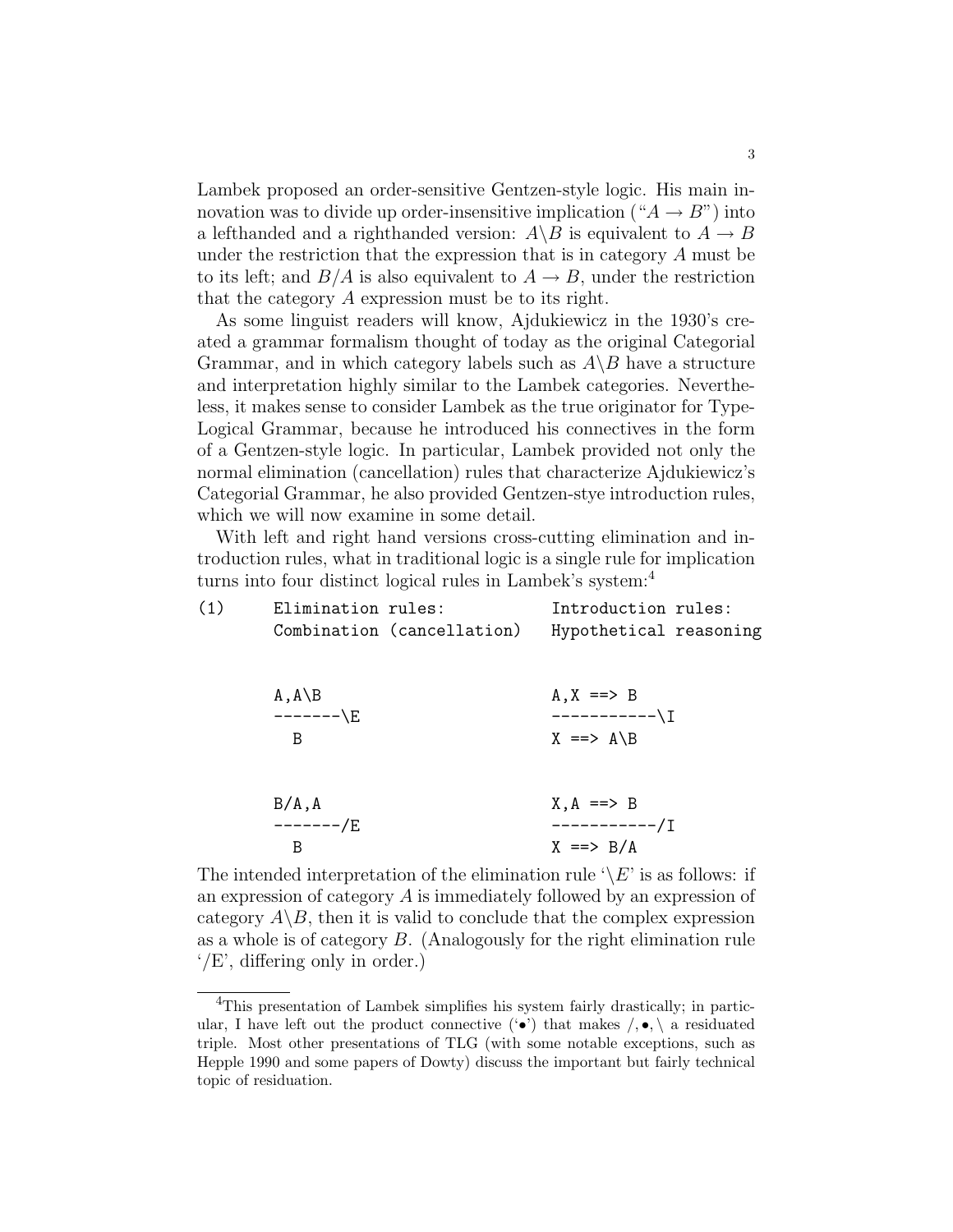The elimination rules all by themselves enable some complete sentences to be derived. If John is of category np, and left is of category  $np\backslash s$ , then we have:

(2) John left np np\s -------------------\E s

Simple enough. But it is the introduction rules that gives TLG it distinctive flavor. This is where is gets interesting: the introduction rules allow hypothetical reasoning. For instance, the intended interpretation of the introduction rule  $\setminus I$  is as follows: if it is possible to prove that when an expression of category A is immediately followed by a sequence of categories X the result is a proof of  $B$ , then it follows that the sequence X alone must have category  $A \backslash B$ .

Given this interpretation of the introduction rule, we can think of  $A \setminus B$  as meaning "If there were only an A to my left, I could prove B". But of course this same interpretation applies to the elimination rule: what  $\setminus E$  says is precisely that preceding  $A \setminus B$  with an A produces a B. Thus the elimination rule and it corresponding introduction rule are two sides of the same coin: together then characterize the meaning of the connective  $\setminus$ .

Consider again the derivation in (1) in light of the introduction rules. The derivation in (1) proves that when an expression of type  $np$  is followed by an expression of type  $np\backslash s$ , the complex expression has type s. By setting  $X = np$  and  $A = np\backslash s$ , the introduction rule  $\backslash I$  tells us that X alone (in this case, the NP) must have type  $B/A = s/(np\backslash s)$ . So Lambek's inference rules tell us that if  $John$  has category  $np$ , it must also have category  $s/(np\backslash s)$ .

This gives rise to a second derivation for *John left*, namely:

(3) John left  
\n
$$
s/(np \s)
$$
 np \s  
\n-----  
\nS

This record of the derivation, however, does not make explicit the hypothetical reasoning that allowed us to conclude that John was in the category  $s/(np\backslash s)$ . When using the introduction rules in a derivation, the convention is to explicitly show how the presence of the expression corresponding to the A in the introduction rules leads to the conclusion B; this is done by inserting the appropriate category into the derivation with a numerical label, which is then mentioned at the point at which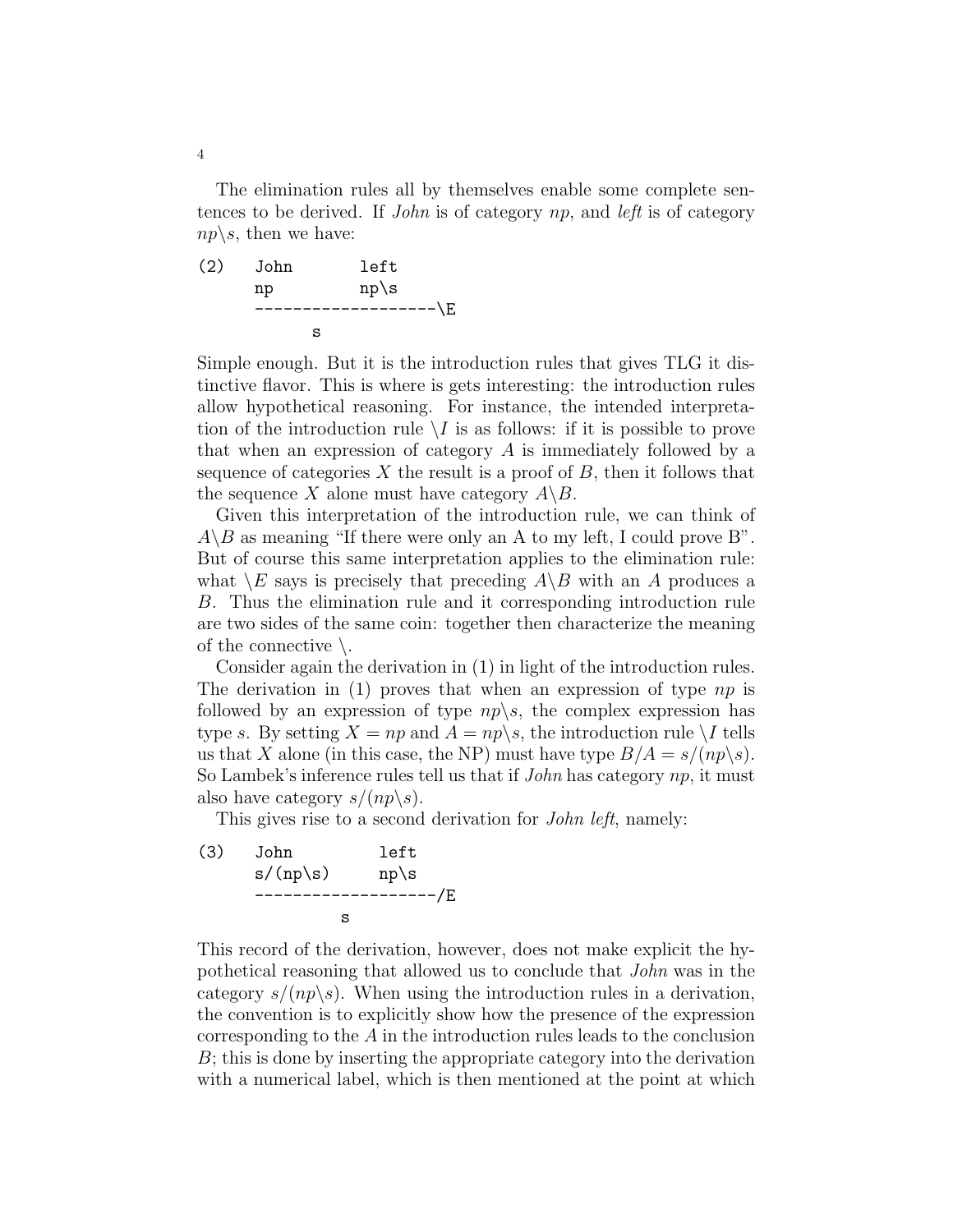the introduction rule that depends on it is used. The full description of the derivation for John left, then, is:

(4) John 
$$
---1
$$
 left  
\nnp np \s n p \s n p \s n p \s n p \s n p \s n p \s n p \s n p \s n p \n s\n ---------/I, 1  
\n s/(np \s) ------------/E  
\n s

We say that the expression labelled 1 is a hypothesis. Careful thought about the interpretation of the introduction rules will reveal that the hypothesis retired by an introduction rule must occur at the edge of that expression, either the left edge in the case of  $\setminus I$ , or the right edge in the case of  $II$ .

## Motivating hypothetical reasoning: non-constituent coordination

The derivation in (4) is redundant, in the sense that we had already derived the sentence in question in (2) without using any hypothetical reasoning. In order to provide some sense of how hypothetical reasoning can be helpful to solve linguistic problems, I will give a basic analysis of so-called non-constituent coordination (Steedman, Dowty). Usually, coordination conjoins constituents:

- (5) a. [John] and [Mary] left.
	- b. John [saw Mary] and [called Tom].
	- c. [John left] and [Mary left].

In each case, the bracketed material is a constituent, either an NP, a VP, or an S. But in general, coordination sometimes can involve what at first glance do not seem to be constituents in the normal sense:

- (6) a. [Mary bought] and [John cooked] rice.
	- b. John ate [rice yesterday] and [beans today].
	- c. John gave [a book to Mary] and [a record to Tom].

Here, Mary bought does not seem to be a constituent, nor rice yesterday or a book to Mary. Nevertheless, these coordinate structures are grammatical. In TLG terms, we cannot combine the category of  $Mary$  (np) with the category of *bought*  $((np\gtrsim s)/np)$  using the elimination rules alone. But with the introduction rules, there is a solution: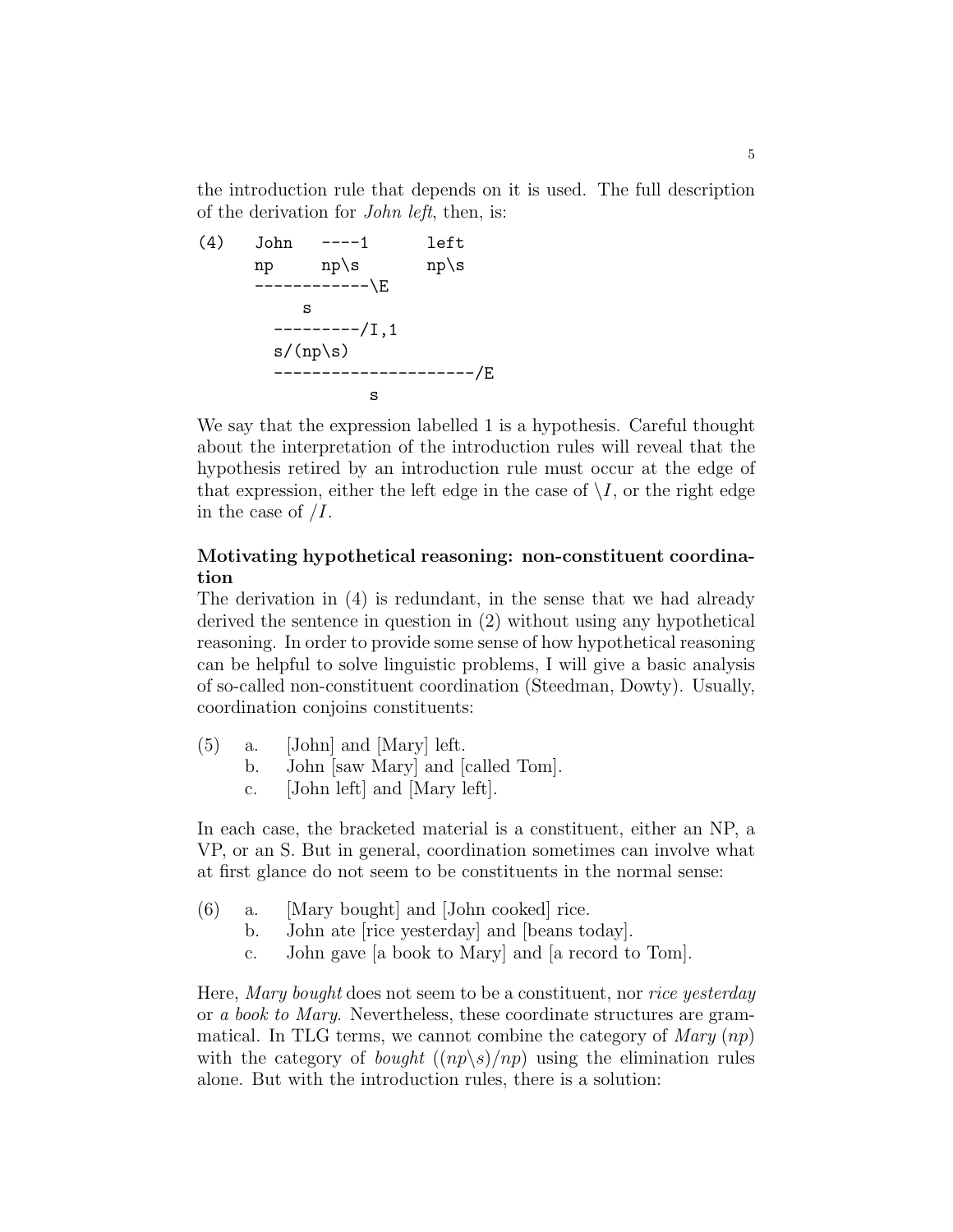

Assume that the conjunction and has category  $X\setminus (X/X)$  for any category X; here  $X = s/np$ .

#### Deriving operators as theorems

6

We saw above that every expression in category  $np$  is also in category  $s/(np\backslash s)$ . In general, for arbitrary categories A and B, any expression of category A must also be in category  $B/(A\backslash B)$ . Many linguists stipulate this correspondence as a rule: Partee, Hendriks, Steedman, Jacobson, and others all have a lifting operator; but lifting falls out automatically on the TLG approach merely by contemplating the full nature of what the category  $A/B$  means, as characterized by its introduction rule.

TLG also automatically provides a number of theorems besides lifting that other systems must stipulate: argument lowering, function composition, the Geach rule, and more. For instance, in addition to lifting as illustrated in (4), several authors (Steedman, Jacobson) postulate a combinatory rule called the Geach rule, which is a kind of Curried function composition. Here is a derivation of the Geach rule in our simplified Lambek system:<sup>5</sup>

<sup>5</sup>A common misconception among linguists encountering TLG for the first time is that the numerical indicies in the natural deduction format have some theoretical content. In fact, the natural deduction chart merely summarizes a series of application of the four rules given (1), nothing more, nothing less. Thus the numerical indicies are entirely dispensable. This would be a good time, by the way, to mention that I am silently assuming that the connectives in the Lambek grammar presented here are associative, both in the derivation in (7) and in (8); see the end of section 6 for more details.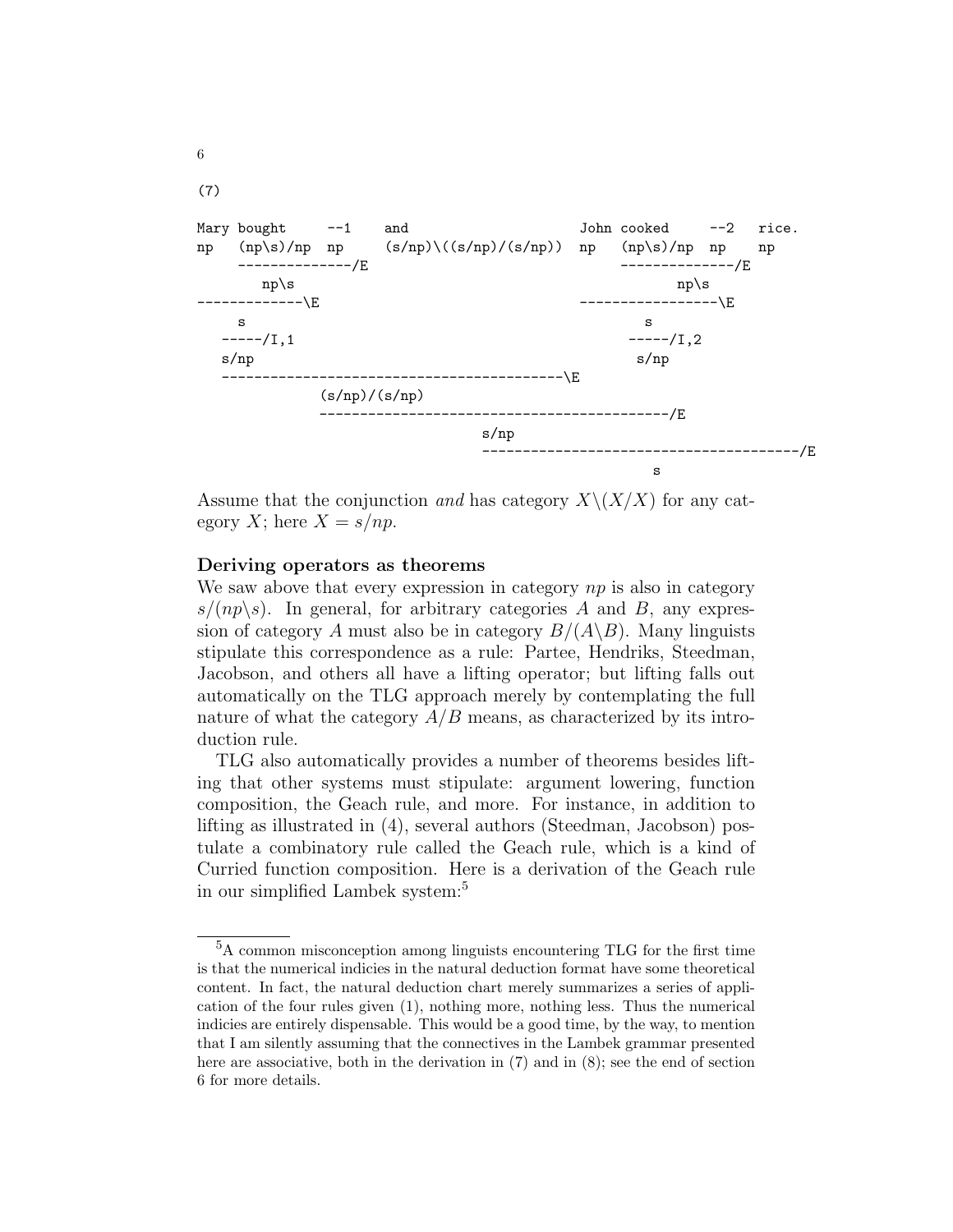

In other words, any linguistic analysis that depends on the Geach rule can be reconstructed in TLG without needing to stipulate a new rule, since Geaching falls out automatically from the basic system.

To the extent that many of the operators needed for linguistic analysis come automatically as part of the TLG system, type logical grammars serve to characterize a notion of what makes a natural operator (i.e., any operator that is a theorem of some type-logical system).

## 3. Automatic meaning: the Curry-Howard correspondence

The Curry-Howard isomorphism maps Intuitionistic logic into a particular version of the simply-typed lambda calculus.<sup>6</sup> In the traditional Curry-Howard correspondence, formulas map onto types, and proofs map onto terms in the lambda calculus. In the context of Type Logical Grammar, formulas correspond to syntactic categories.

Some Curry-Howard correspondences:

|     | Logic               |  | lambda-calculus |      | TLG                                                                        |
|-----|---------------------|--|-----------------|------|----------------------------------------------------------------------------|
| (9) | $formulas == types$ |  |                 | $==$ | syntactic categories                                                       |
|     |                     |  |                 | $==$ | proofs == terms (programs) == syntactic derivation<br>semantic composition |

Thus a formula such as  $(np\backslash s)/np$  corresponds to the syntactic category of a transitive verb. If  $(np\backslash s)/np$  doesn't strike you as resembling a formula, remember that  $\setminus$  is an order-specific version of the implication arrow  $\rightarrow$ ; if we substitute in the arrow and use letters more commonly

<sup>6</sup>Because we are dealing here with logics that are more restricted than Intuitionistic logic, I will talk about the Curry-Howard correspondence instead of the Curry-Howard isomorphism.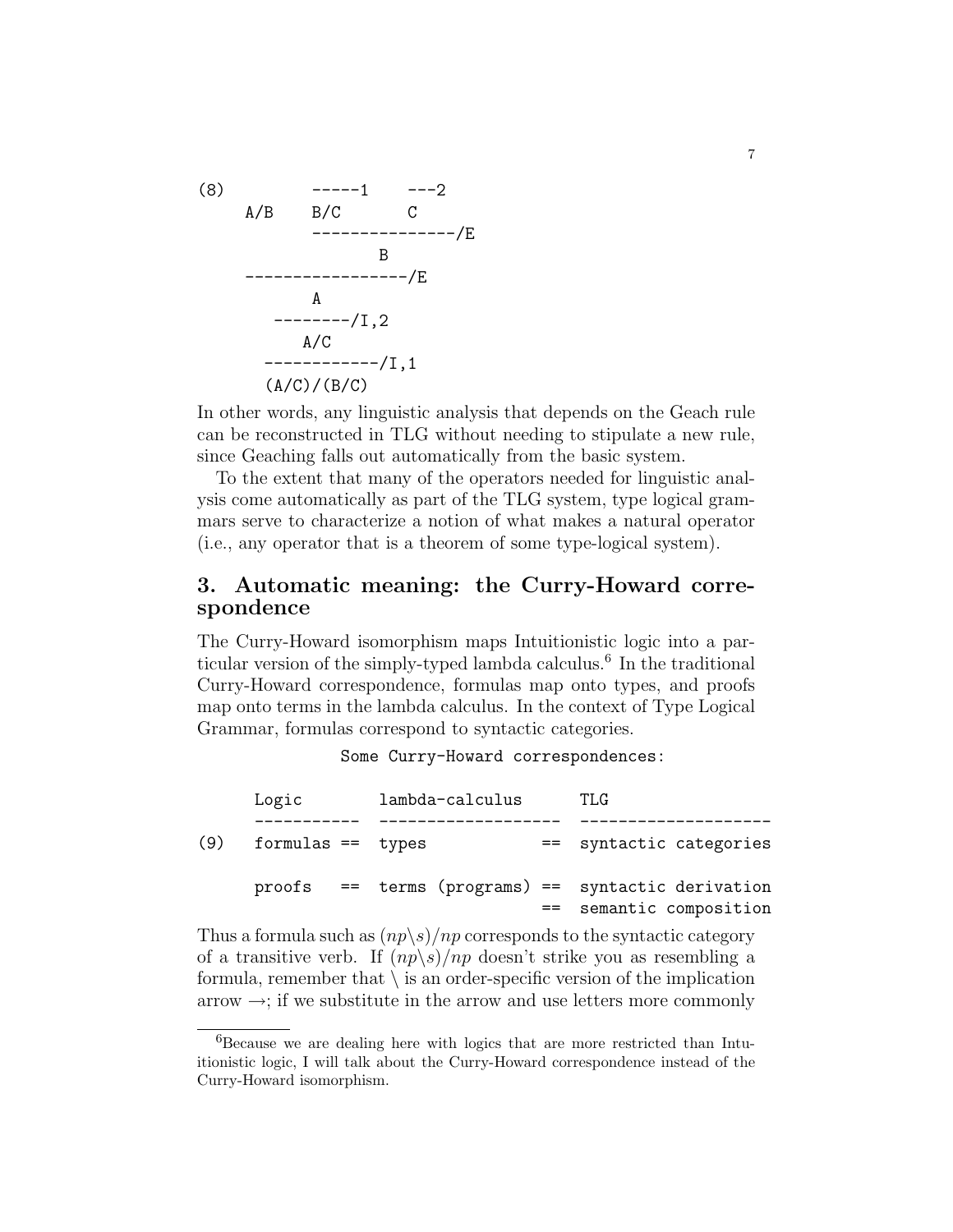associated with propositions, we get  $(p \to q) \to p$ , which looks much more like a typical formula in the propositional calculus.

It is the fact that the Curry-Howard correspondence maps formulas onto types in the  $\lambda$ -calculus that makes the Lambek calculus a "type" logic", which of course is why this type of linguistic analysis is known as Type Logical Grammar (see Jäger 2001:31).

There are two interpretations of proofs in TLG. Focusing on the logical side of the Curry-Howard mapping, proofs constitute a derivation, a demonstration that some sequence of lexical items is a well-formed constituent of some type. On this interpretation, proofs correspond to syntactic derivations.

Alternatively, focusing on the  $\lambda$ -calculus side of the Curry-Howard correspondence, proofs correspond to programs that compute values. On this interpretation, proofs correspond to semantic composition recipes.

Thus in TLG, merely proving that a sentence is syntactically wellformed automatically and completely determines the (non-lexical part of the) meaning of the sentence. That is deeply, wonderfully cool.

So, what exactly is the Curry-Howard correspondence? In our simplified Lambek system, there are only four rules to worry about. As you might expect from the examples above (or from even the most passing acquaintance with any form of categorial grammar), the correspondence maps the formula  $B/A$  (and also  $A\backslash B$ ) onto the semantic type  $B^A$  (or, as linguists often write,  $\langle A, B \rangle$ ), which is the type of a function from objects of type A into objects of type  $B$ . This expresses the sense in which an expression of category  $B/A$  semantically is a function expecting an argument of type A and returning a value of type B. For instance, a derivational step corresponding to an elimination rule maps onto an instance of functional application. Thus in the derivation in (2), the meaning of the sentence John left turns out to be the function denoted by left applied to the argument denoted by John:  $left(i)$ .

What, then, is the interpretation of hypothetical reasoning? Extending the thinking that revealed the introduction rules as the dual of the elimination rules, what is the dual of functional application?

The answer, of course, is the only other semantic mechanism available in the lambda calculus beside functional application, namely, functional abstraction (i.e.,  $\lambda$ -abstraction). In the Natural Deduction derivationwriting style, the hypothesis corresponds to an occurrence of a variable, and the relevant introduction rule corresponds to the lambda form that binds that variable.

For our lifting derivation, then, we have the following mapping: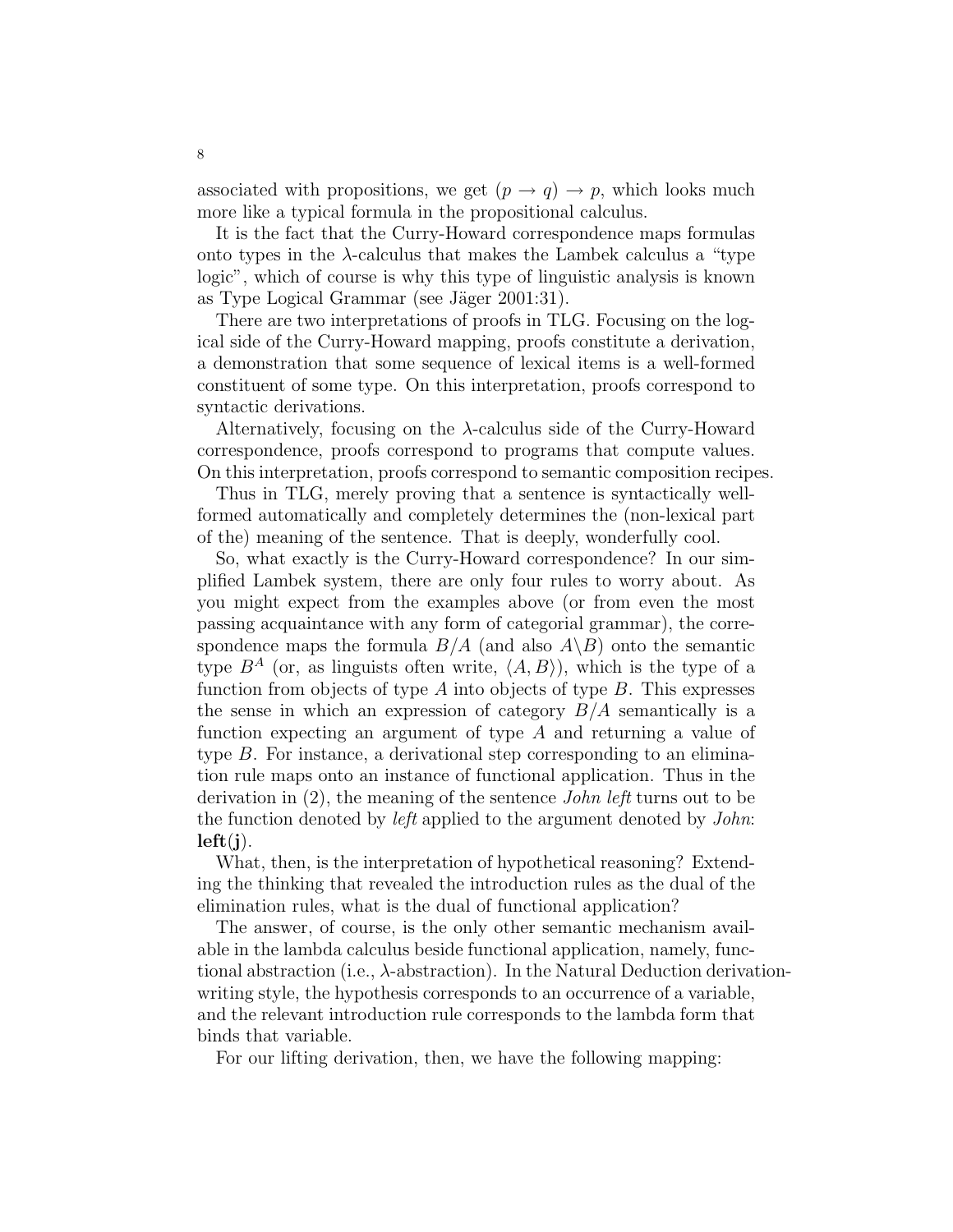(10) Proof (== Derivation) Program (== semantic composition) John ----1 left np np\s np\s j P left ------------/E ------- s  $P(j)$ ---------/I,1 -------  $s/(np\backslash s)$   $\hat{P}.P(j)$ ---------------------/E ----------------- s  $[{}^{\uparrow}P.P(j)](left)$ 

Since hypothesis 1 in this derivation has category  $np\$ s, we know that the variable must be over objects that map individuals to truth values. That is why I have chosen  $P$  as the variable corresponding to the hypothesis (since linguists traditionally use  $P$  as a variable over  $VP$ meanings). The elimination rules apply the meaning of the functor category to its argument. The introduction rule abstracts over the hypothesized variable.

Note that after  $\lambda$ -conversion (specifically,  $\beta$ -reduction), the semantic value of the sentence is equivalent to  $\text{left}(j)$ , the same semantic value we get from the simpler derivation in (1); the next section addresses this equivalence.

### 4. Cut elimination is  $\lambda$ -reduction.

Many discussions of type-logical grammar mention a technique called "cut elimination". Gentzen first proved a cut-elimination theorem (his Hauptsatz, or 'main theorem') for intuitionistic logic; Lambek adapted Gentzen's proof to order-sensitive logics like the one discussed here.

The Hauptsatz has an astonishing variety of important consequences. The one that I will mention here is that it guarantees that if there is any proof based on a certain sequence of formulas, then an equivalent proof that is at least as simple can be found whose length does not exceed a finite bound based on the length of the original sequence. What this means when using a Lambek-style grammar is that it is possible to decide efficiently whether a string is a well-formed sentence.

In order to be able to eliminate cuts, of course, you have to have cuts to begin with. The cut rule is an inference rule that says that it's ok to have sub-proofs (lemmas). Here is what the cut rule looks like for the natural-deduction style Lambek grammar studied here:

(11) 
$$
X == > A
$$
  $Y, A, Z == > B$   
------------------  
 $Y, X, Z == > B$   
 $Y, X, Z == > B$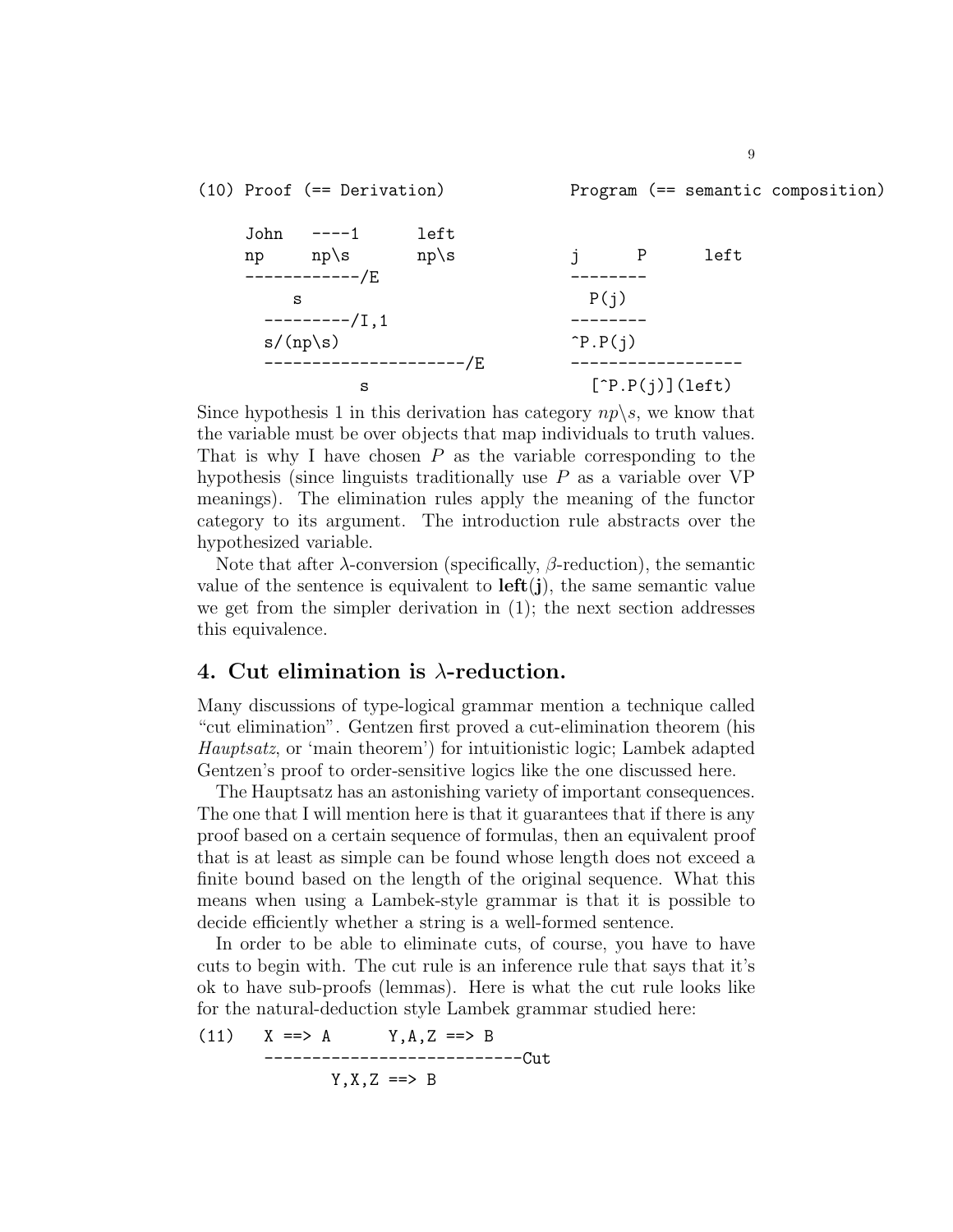If you have a proof that from the assumptions in X it is possible to derive A (i.e.,  $X \Rightarrow A$ ), and that using A it is possible to derive B  $(Y, A, Z \Rightarrow B)$ , then the cut rule says that it is valid to assert that after substituting the assumptions in X for A it is still possible to prove B  $(X \Rightarrow B)$ . Obviously, this is a property that any reasonable logic must have, so virtually every logic has a cut rule, either implicitly or explicitly.

As an example, we can use the cut rule to provide yet a third proof that *John left* is a grammatical sentence. As proved above,  $np \Rightarrow$  $s/(np\backslash s)$ . By the /E rule, we have  $s/(np\backslash s)$ ,  $np\backslash s \Rightarrow s$ . Choosing Y empty, we can instantiate the cut rule as follows:

(12) 
$$
np ==> s/(np \s) \t s/(np \s), np \s ==> s
$$
  
---------------------  
mp, np \s ==> s

In some sense what we are doing is using the theorem that (in general)  $A \Rightarrow B/(A \backslash B)$  (what we called "lifting" above) as a lemma. What the cut rule enables us to do is insert a previously proved lemma into a derivation at will, as long as the formula in the conclusion of the lemma matches some formula in the assumptions of the remainder of the derivation.

What the cut elimination theorem says is that any proof that relies on the cut rule can be proved directly without using the cut rule at all. Put another way, adding the cut rule to the logic does not increase the class of theorems that can be proved in the logic. In the official terminology, the cut rule is "admissible". The fact that the cut rule is admissible with respect to the logic above is my justification for not including it.

Eliminating cuts in a natural-deduction logic is trivial: just insert the proof of the lemma  $(X \Rightarrow A)$  in the position of A in the larger proof  $(Y, A, Z \Rightarrow C)$ . The derivation using cut in (12), then, can be replaced by the equivalent cut-free proof given above in (4).

Because cut-elimination is trivial in a natural-deduction logic, full appreciation of the cut elimination theorem requires considering the sequent calculus. Indeed, the reason Gentzen's 1935 paper presented two equivalent logical systems (natural deduction and the sequent calculus) is precisely because even though the natural deduction format is so much more congenial to human minds, it was only using the sequent calculus that Gentzen could prove a non-trivial version of the cut-elimination theorem.

Gentzen's sequent presentation is provably equivalent to the natural deduction versions as far as the set of theorems that each proves,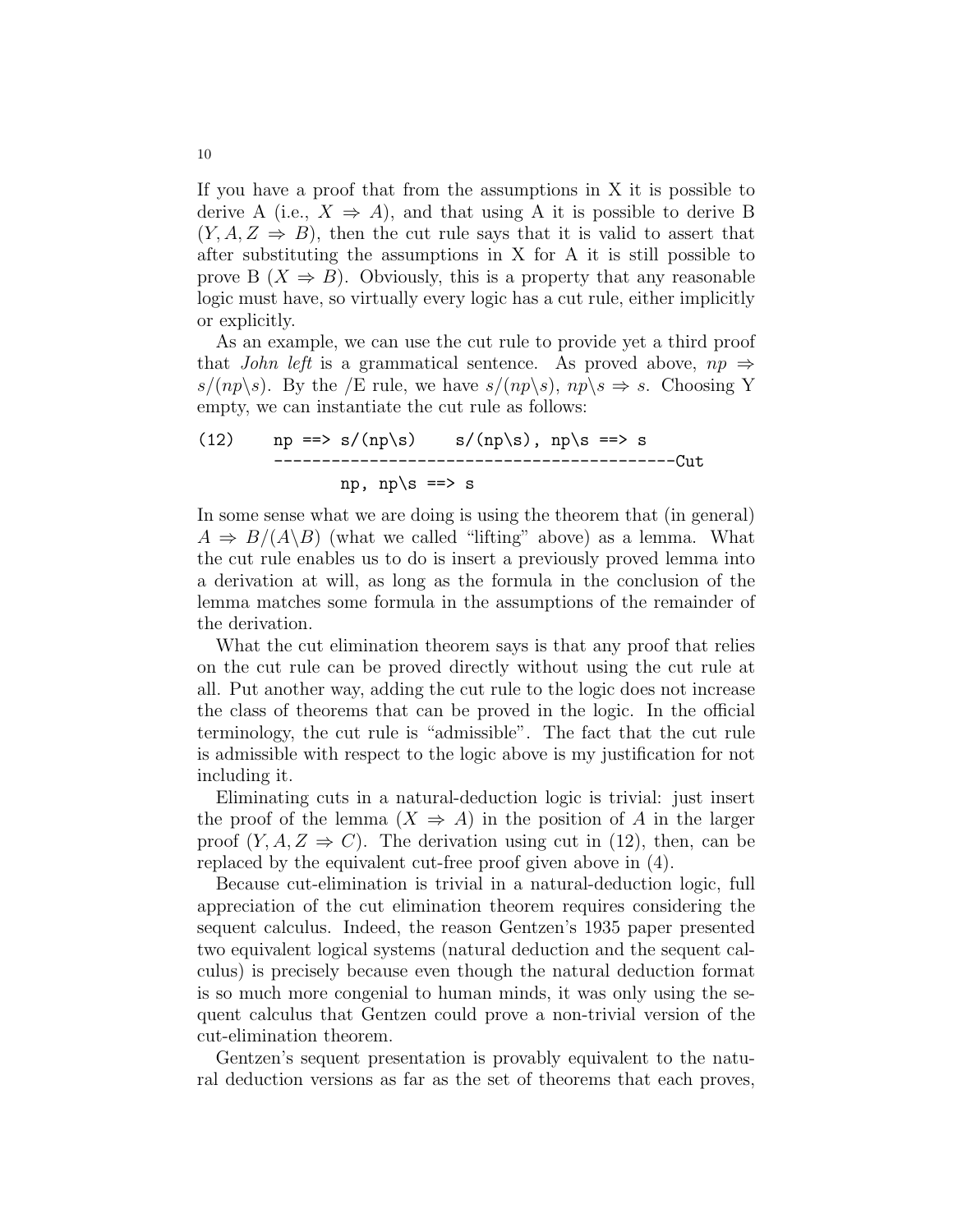but differs in ways that are relevant for cut elimination. I promised that I would use only natural-deduction format, and I won't break that promise. Nevertheless, I will try to convey a sense of one crucial property of the sequent calculus, namely, the sub-formula property, by showing that the natural deduction format does not have this property.

A logical rule has the subformula property if all of the formulas above the line are subformulas of the formulas below the line. For instance, the natural deduction introduction rules have the subformula property, as you can see by examining the  $\setminus I$  rule, repeated here:

$$
A, X \implies B
$$
  
----------\I  

$$
X \implies A \setminus B
$$

The only items above the line are A, B, and X, each of which appears below the line as well. In addition to A, B and X, the conclusion sequent contains a slash  $\setminus$  that is not part of any of the antecedent formulas, so in fact the antecedents are strictly simpler than the conclusion.

Not surprisingly, the natural deduction introduction rules are identical to the corresponding rules in the sequent presentation (though they are called "right rules" or "rules of proof" when they are part of a sequent system).

The natural deduction elimination rules, in contrast, do not have the subformula property, as you can see by examining the elimination rule  $\setminus E$ :

A, A\ B\n
$$
----\E
$$
\nB

The formula A occurs above the line but not below it. The sequent version of the elimination rules (called "left rules" or "rules of use") look very different; in any case, they have the subformula property.

The reason that the subformula property is relevant here is that it is what guarantees finite termination: since all of the material above the line occurs below it as well, there is a finite number of possible configurations that could have been used as the previous step in the proof. Once each of these alternatives has been tried, the search for a proof is over.

That's all I'm going to say about the sequent calculus. Nevertheless, it is possible to give a very good impression of what cut elimination does indirectly, by exploiting the Curry-Howard correspondence. Not surprisingly, cut-elimination has an equivalent on the lambda side of the Curry-Howard correspondence: λ-reduction.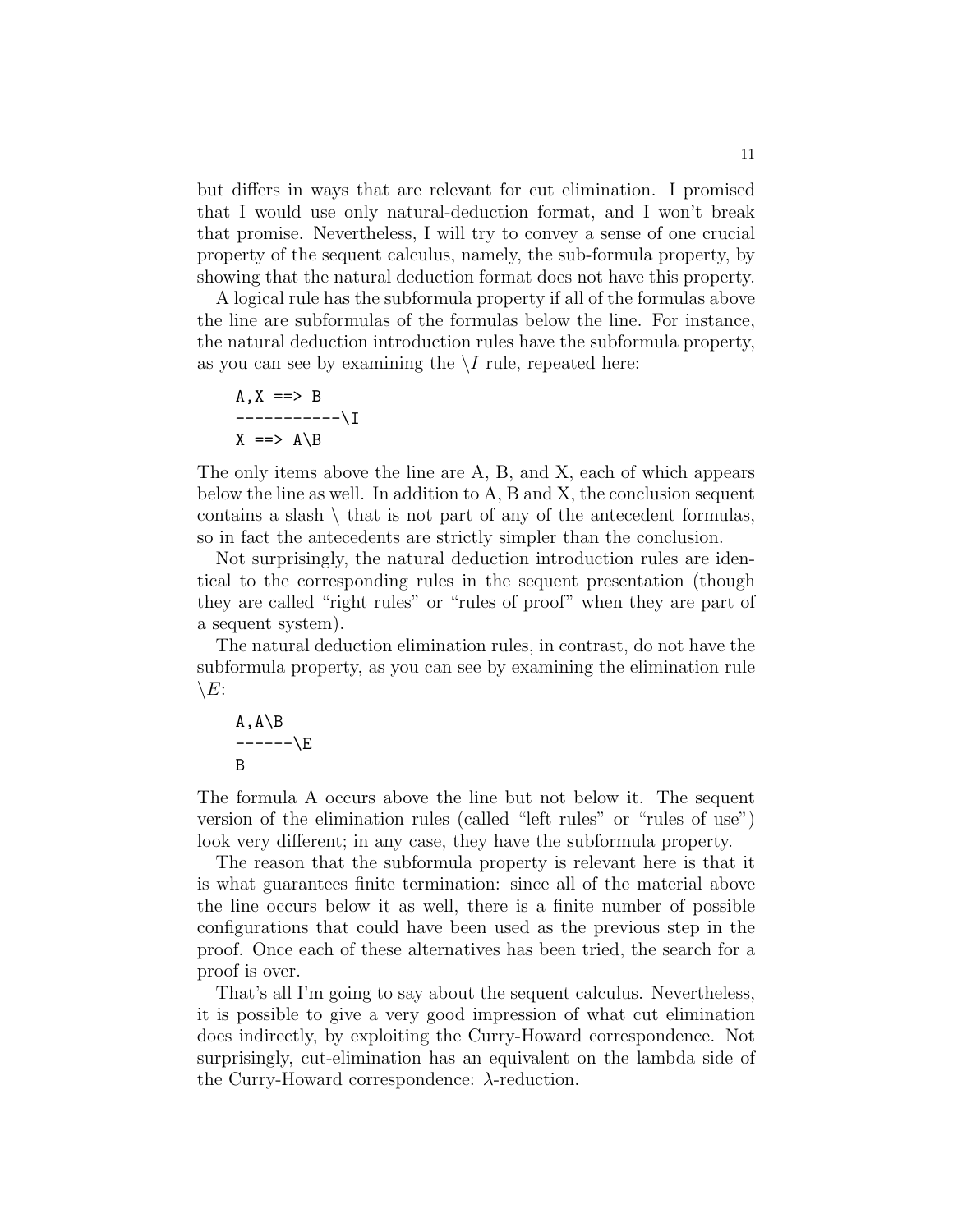Consider the Curry-Howard labelling of the derivation in (4) as spelled out in (8):  $(\lambda P.P(j))$ (left). Obviously, this lambda term can be simplified by substituting the argument left in place of the occurrence of P in the body of the lambda expression. That is, according to the rules of  $\lambda$ -reduction,  $(\lambda P.P(j))$ (left) reduces to left(j).

As soon as we notice that the Curry-Howard labelling can be simplified, we know that the proof in (4) can be simplified as well: there must be an equivalent proof with fewer steps—and there is, namely, (2). One other happy consequence of the cut-elimination theorem for the sequent calculus, then, is that any cut-free proof is guaranteed to be as simple as possible (in a certain sense related to the way in which a λ-term that is in normal form and that cannot be further reduced is as simple as possible). That is, the proof in (2) is simpler than the proof in  $(4)$ ; but since the sequent version of the proof in  $(2)$  is cut-free, there is no simpler proof. The extra length in (4) comes from the gratuitous lifting of the type of the NP from  $np$  to  $s/(np\backslash s)$ . By hypothesizing  $np \succeq s$  when we didn't need to, we have gone out of our way; that is why the cut-elimination theorem is often said to result in proofs "without detours".

Under Curry-Howard, the cut rule corresponds to application of a function to an argument, and cut-elimination corresponds to reducing a functor-argument pair by substituting the argument into the body of the function. Thus Gentzen's Hauptsatz is equivalent to the fact that for any given term in the  $\lambda$ -calculus, a maximally simple equivalent term (i.e., a term in 'normal form') can be found in a finite number of steps (this fact is known as the property of "strong normalization").<sup>7</sup>

Indeed, as you might guess, an equivalent notion of simplification called proof normalization can be defined directly on natural-deduction proofs without converting from sequents or from a Curry-Howard mapping. Gerhard Jäger (personal communication) puts it like this: "if you have a  $/E$  directly followed by  $\overline{I}$  in a natural deduction proof, you can cancel them out against each other, and likewise if  $\overline{I}$  is directly followed by /E. On the level of lambda-terms, the former corresponds

<sup>&</sup>lt;sup>7</sup>At this point, you may be wondering about the elimination rules, since they also correspond to functional application. The difference between the elimination rules and the cut rule is that the functional application represented by the elimination rules cannot undergo further reduction. In technical terminology, this is the difference between a redex and an application. That is, even in the simple proof in  $(2)$  there is an instance of application in the Curry-Howard labelling: **left(j)**. This application of the function denoted by left to the individual named by John corresponds to the one use of the  $\setminus E$  elimination rule.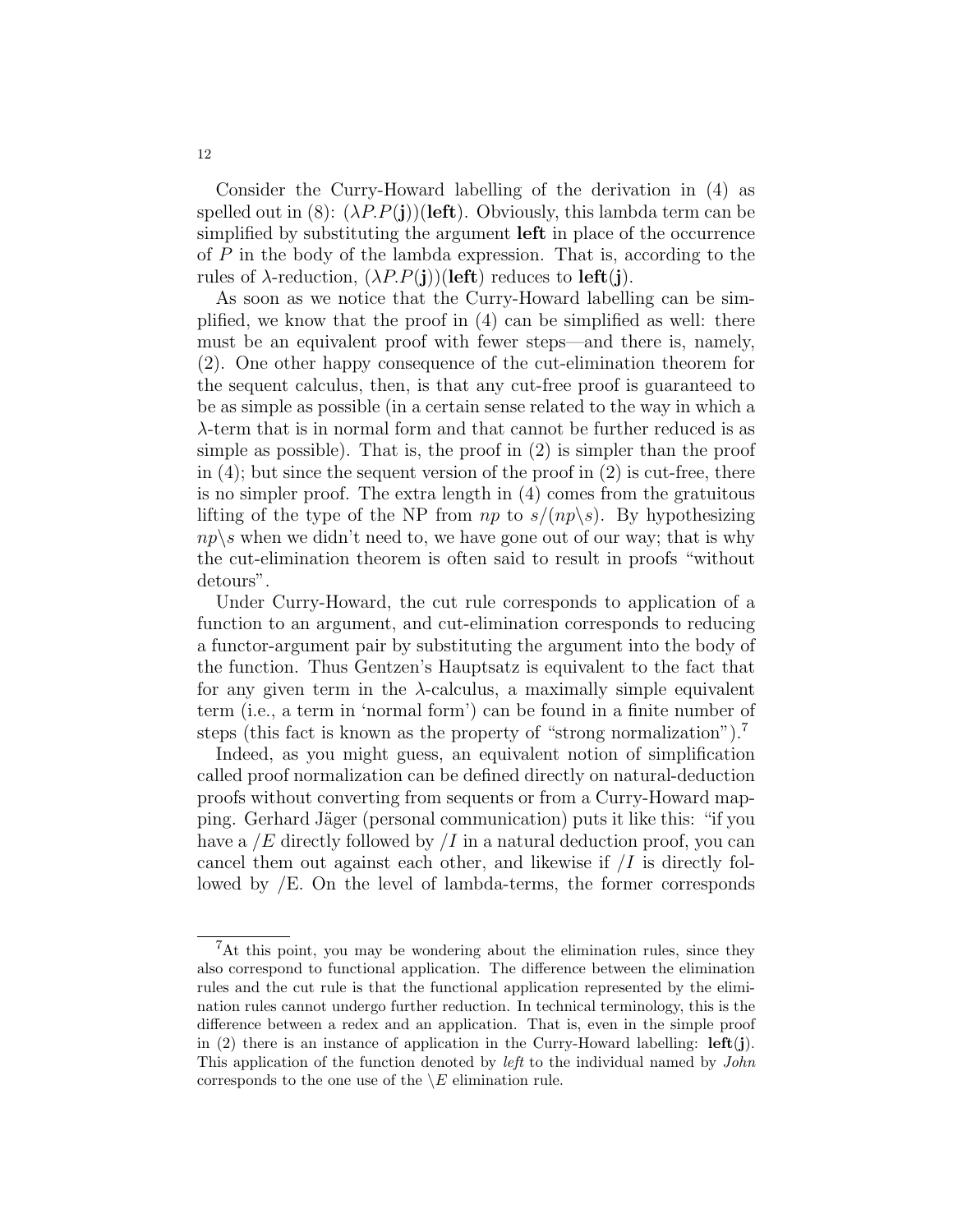to *η*-reduction and the latter to  $\beta$ -reduction... The Curry-Howardcorrespondence is not just between proofs and terms, it also holds between proof normalization and term normalization."

As a result of the Curry-Howard correspondence, then, there is a deep connection between proof and computation. In the lambda calculus, doing lambda reduction counts as computation. Since the effect of cut elimination corresponds to λ-reduction under the Curry-Howard correspondence, eliminating cuts is the same thing as computing. Lambek's cut elimination theorem says that the Lambek calculus is capable of expressing only computations that terminate in a finite number of steps.

## 5. Modes and the product connective

Lambek divided implication into forward slash and backward slash to capture the fact that natural language often cares whether an argument is to the right or to the left of its functor (i.e., *John left* but not  $e^*left$ John). But there are many situations in which natural languages do not care about linear order. As a result, a linguistically realistic grammar must provide controlled access both to order-sensitive and to orderinsensitive resources. In TLG, each type of combination regime is called a mode, so a grammar that mixes an order-sensitive mode with an order-insensitive mode is called a multi-modal type logical grammar.<sup>8</sup> As a simple example motivating a multi-modal analysis, let's consider a so-called scrambling language such as Serbo-Croatian.

### Scrambling in Serbo-Croatian

Serbo-Croatian allows all six possible orderings for a sentence consisting of a subject, and object, and a predicate.

- (13) a. Marko=je ispraznio džepove. Marko=AUX emptied pockets 'Marko emptied [his] pockets.'
	- b. Marko=je džepove ispraznio.
	- c. džepove=je Marko ispraznio.
	- d. džepove=je ispraznio Marko.
	- e. ispraznio=je Marko džepove.
	- f. ispraznio=je džepove Marko.

<sup>&</sup>lt;sup>8</sup>Incidentally, there is a deep mathematical connection between type-logical modes of combination and modal logic. See, e.g., the discussion in Moortgat 1997.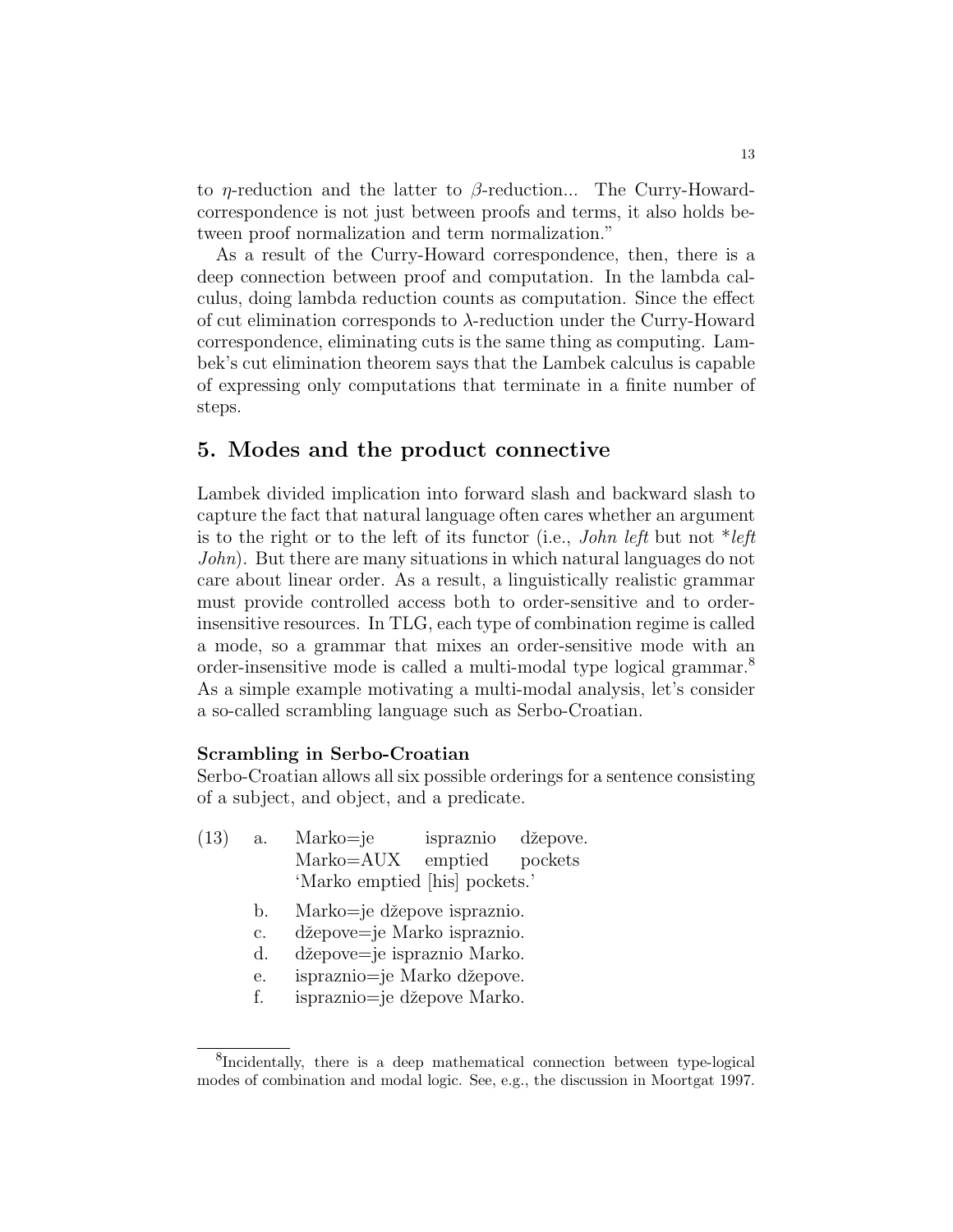Here we see all six possible major word orders, all of which are grammatical (given appropriate variation in discourse context).<sup>9</sup>

Yet many (probably all) scrambling languages also have elements that do care about linear order. In Serbo-Croatian, for example, coordinating conjunctions always come in between the expressions they coordinate:

- (14) a. ispraznli=su džepove Marko i Jelena. emptied=AUX pockets Marko and Jelena. 'Marko and Jelena emptied [their] pockets.'
	- b. \*ispraznli=su džepove Marko Jelena i.
	- c. \* ispraznli su džepove i Marko Jelena.

Any attempt to re-arrange the order of *Marko*, *i*, and *Jelena* results in ungrammaticality unless the conjunction i occurs in between the two conjuncts.

Clearly, languages mix order sensitive and order-insensitive elements within a single sentence, and so we need to have fine-grained control over when a grammatical inference requires order-sensitivity and when it does not.

TLG therefore allows for several modes of logical inference (equivalently, several modes of syntactic combination). The default mode, corresponding to the standard Lambek connectives  $/$  and  $\backslash$ , is ordersensitive; but we can define a separate connective  $\rightarrow$  (in honor of traditional implication) for which word-order variations are allowed. (Two modes is not the limit: more complex analyses can have three or more modes.)

Nor is it quite sufficient to declare that  $\rightarrow$  merely doesn't care whether its next argument is to the left or to the right, since that will not explain how to get OSV order. The problem is that the verb must combine first with its direct object, which is not adjacent to it, and only then with the subject.

This is where things get a little bit tricky. Following Lambek, in TLG binary connectives always come in sets of three: a left-leaning version (think of  $\setminus$ ), a right-leaning version (/), and a middle neutral version (in Lambek's grammar, •). That means for our scrambling mode, we will have  $\leftarrow$ ,  $\rightarrow$ , and  $\bullet_s$ . In the analysis of Serbo-Croatian, we can ignore  $\leftarrow$  and concentrate on  $\rightarrow$ , but will we need to make use of  $\bullet_s$  in order to state the rules that govern scrambling.

<sup>&</sup>lt;sup>9</sup>Ignore the auxiliary clitic  $=je$ , which attaches to the first constituent in the sentence, whatever that happens to be.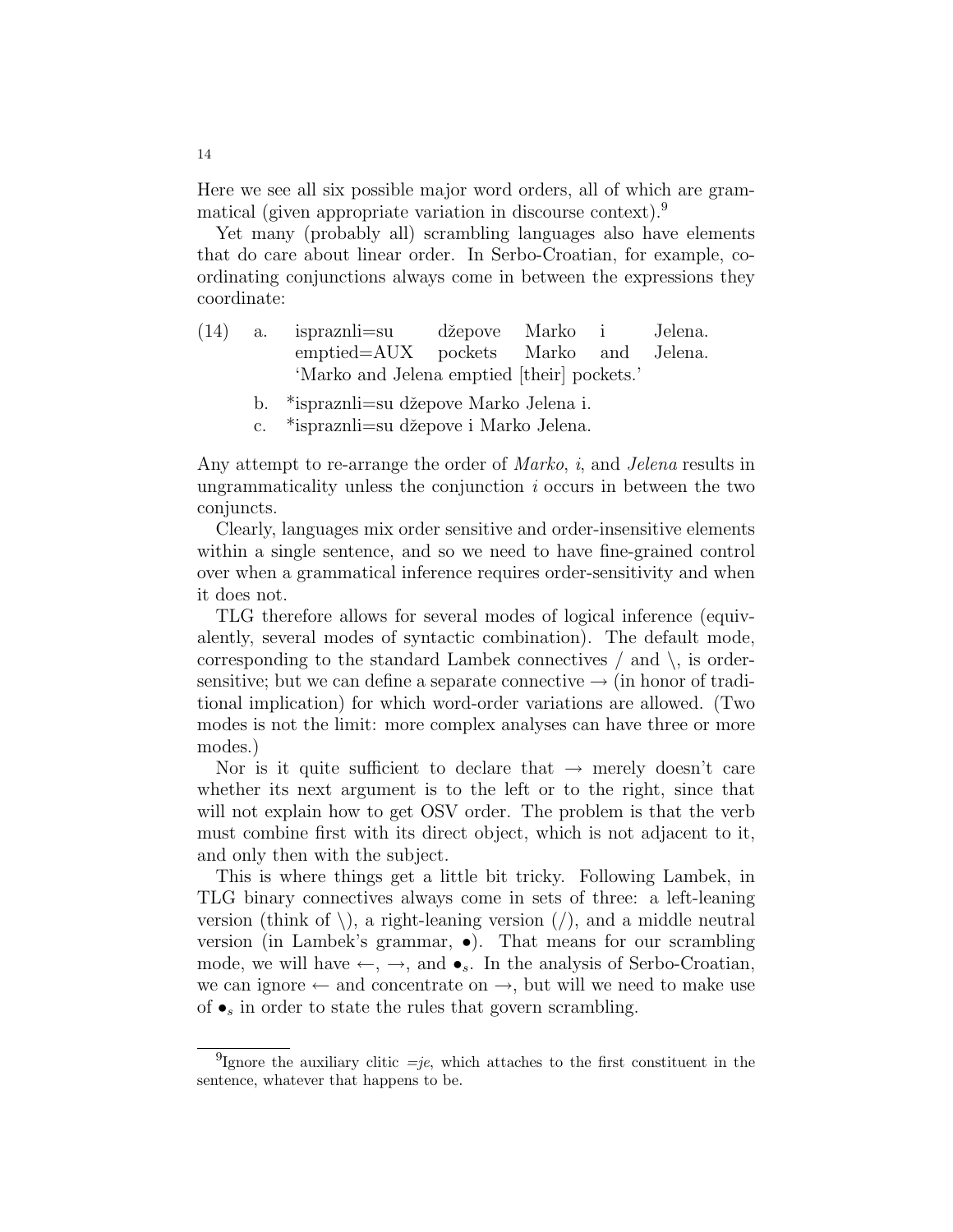Rather than trying to explain the logical nature of the product connective (let alone its Curry-Howard labelling), I will provide a less than fully general description of the role the product connective plays in this specific analysis, and encourage anyone who is interested to consult the works in the bibliography for a more complete exposition.

Imagine that the product connective is a placeholder. You are free to posit either type of product connective (either •, the default connective, or  $\bullet_s$ , the scrambling connective) between any two categories during a derivation; but once you have chosen a connective, that amounts to a promise that the only elimination rule that will ever be used to bridge the gap marked by the product must come from the same mode as the chosen product connective.

| $(15)$ Valid:               | Invalid:                                 |  |  |
|-----------------------------|------------------------------------------|--|--|
| $np * np \$<br>----------\E | $np$ *s $np \succeq$<br>--------------\E |  |  |
| S                           | s                                        |  |  |
| np *s np-->s                | np * np-->s<br>——>F.                     |  |  |
| s                           | s                                        |  |  |

The idea is that • must eventually turn into either  $\prime$  or  $\setminus$ , and • must eventually turn into either  $\leftarrow$  or  $\rightarrow$ . The reason that the upper right proof is invalid is that we chose the scrambling mode  $(\bullet_s)$  above the line, but then applied  $\setminus E$ , which is from the default mode; similarly, in the lower right derivation, we chose the default mode  $(\bullet)$  above the line, but then attempted to use an elimination rule ( $\rightarrow E$ ) that belongs to the scrambling mode.

So far as we have said,  $\leftarrow$  behaves just like  $\setminus$ , and  $\rightarrow$  behaves just like /. In order to allow scrambling, we need to explicitly permit it by means of the following postulate:

### (16)  $A \bullet_s B \vdash B \bullet_s A$  SCRAM

What this postulate says is that you can reverse the order of two adjacent expressions A and B, as long as you promise that the only elimination rule you will every apply across the gap marked  $\bullet_s$  is a scrambling-mode elimination rule (i.e.,  $\rightarrow E$ ). I've named this postulate SCRAM for 'scrambling', which is why I've used a subscript 's' to indicate the non-default mode.

We can now provide the following toy lexicon for Serbo-Croatian: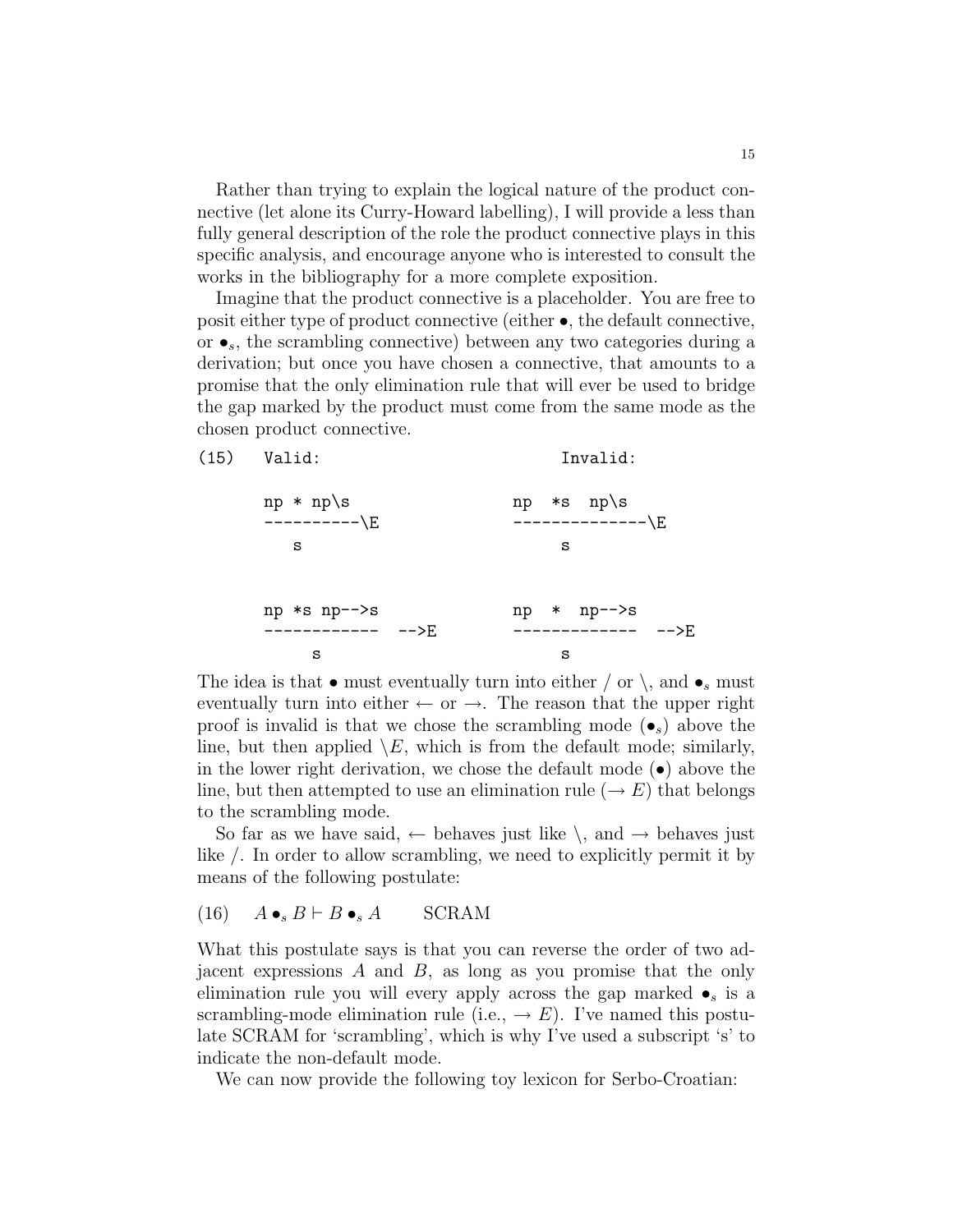| (13) | Marko      | np.nom                                        | Marko   |
|------|------------|-----------------------------------------------|---------|
|      | Jelena     | np.nom                                        | Jelena  |
|      | dzepove    | np. acc                                       | pockets |
|      |            | $np.nom \ (np.nom / np.nom)$                  | and     |
|      | isprazniti | $np. acc \rightarrow (np. nom \rightarrow s)$ | emptied |

This gives rise to the following derivation for the difficult case, namely, OSV:

(17) dzepoveje Marko ispraznio np.acc  $\ast s$  np.nom (np.acc-->(np.nom-->s)) ------------------------SCRAM np.nom \*s np.acc ----------------------------------------- -->E np.nom-->s ------------------ -->E s

Because we chose the scrambling mode for the gap inbetween  $d\breve{z}e poveje$ and Marko (witness the presence of the  $\bullet_s$ ), we commit ourselves to using  $\rightarrow E$  to combine the leftmost constituent with the remainder when the time comes. But in this derivation, only the scrambling mode is used, so there is no doubt about satisfying the requirements imposed by choosing  $\bullet_s$  from the scrambling mode.

Consider next an OSV derivation involving a coordinated subject: (18)

|           | Marko  | i                                 | Jelena                 | ispraznio                           |
|-----------|--------|-----------------------------------|------------------------|-------------------------------------|
|           | np.nom | $np.nom \ (np.nom / np.nom)$      | np.nom                 | emptied                             |
|           |        | -------------------\E             |                        | $np \cdot acc-->(np \cdot nom-->s)$ |
|           |        | np.nom/np.nom                     |                        |                                     |
| dzepoveje |        | -------------------------------/E |                        |                                     |
| np.acc    | *s     | np.nom                            |                        |                                     |
|           |        |                                   | -SCRAM                 |                                     |
| np.nom    | *s     | np.acc                            |                        |                                     |
|           |        |                                   |                        | -->E                                |
|           |        |                                   | $np.nom \rightarrow s$ |                                     |
|           |        |                                   |                        |                                     |
|           |        | s                                 |                        |                                     |

The conjuncts combine with the coordinate conjunction by means of default-mode slashes, which care about order, but the verb combines with its arguments via the scrambling-mode arrow.

If we try to apply the scrambling postulate inappropriately, the derivation cannot be completed. For instance, consider trying to prove that i Marko Jelena is a (nominative) NP: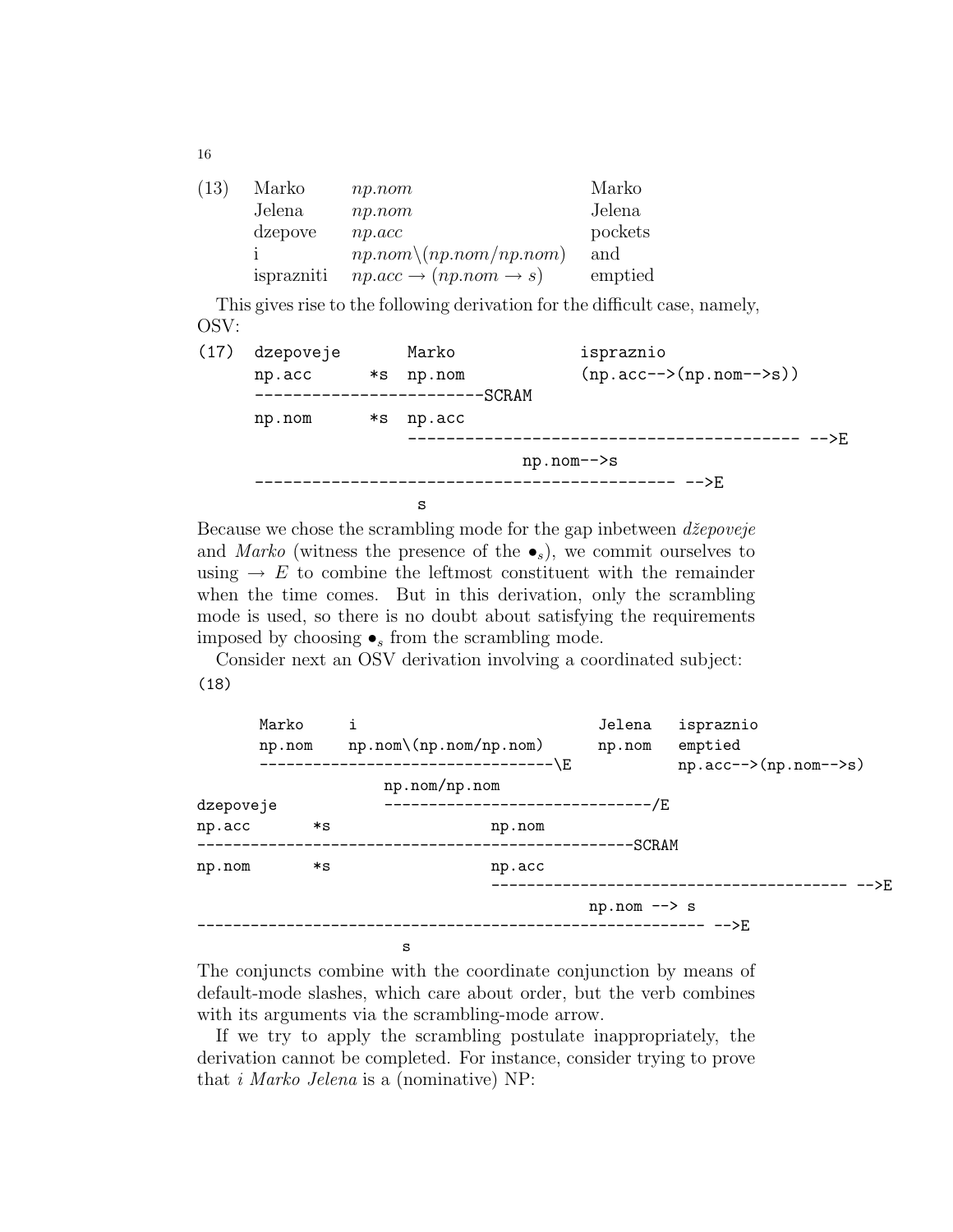i Marko Jelena np.nom\(np.nom/np.nom) \*s np.nom np.nom ------------------------------------SCRAM np.nom \*s np.nom\(np.nom/np.nom) ------------------------------------\E np.nom/np.nom -----------------------------------------/E np.nom

We can try scrambling the conjunction back into its natural position, but that creates a fatal problem in the location marked with  $\bullet_s$ : by applying the scrambling postulate, we declare that the only connective that can appear between i and Marko must be a scrambling-mode connective. But in the very next step in the derivation, we used  $\setminus E$ , from the default mode, which is illegal.

The net result is that when lexical types use slashes, they can count on their arguments occurring adjacent on the specified side; and when a lexical type uses the arrow, the relevant argument can scramble freely over other arrow arguments. Thus conjuncts must appear rigidly on either side of the coordinating conjunction, but the subject, the object, and the verb can swap places with each other.

The derivation just given glosses over another important detail: I am assuming that both modes are associative. To be explicit, for all of the desired derivations to go through, it is necessary to add the following postulate:

$$
(20) \quad (A \bullet_s B) \bullet_s C \vdash A \bullet_s (B \bullet_s C)
$$

(19)

For similar reasons, the derivations given earlier in (7) and (9) only go through if we assume that the default mode is associative as well.

The Serbo-Croatian example provides a case in which different word orders are plainly visible. But multi-modal techniques are also needed to provide analyses of phenomena such as quantifier scope displacement and relativization even in (relatively) fixed-word languages such as English.

## A short bibliography

Please suggest additions!

Areces, Carlos and Raffaella Bernardi, 200?. Analyzing the core of categorial grammar. Ms, available on the web. The goal of this paper is to elucidate what it means to be a "residuated triple",